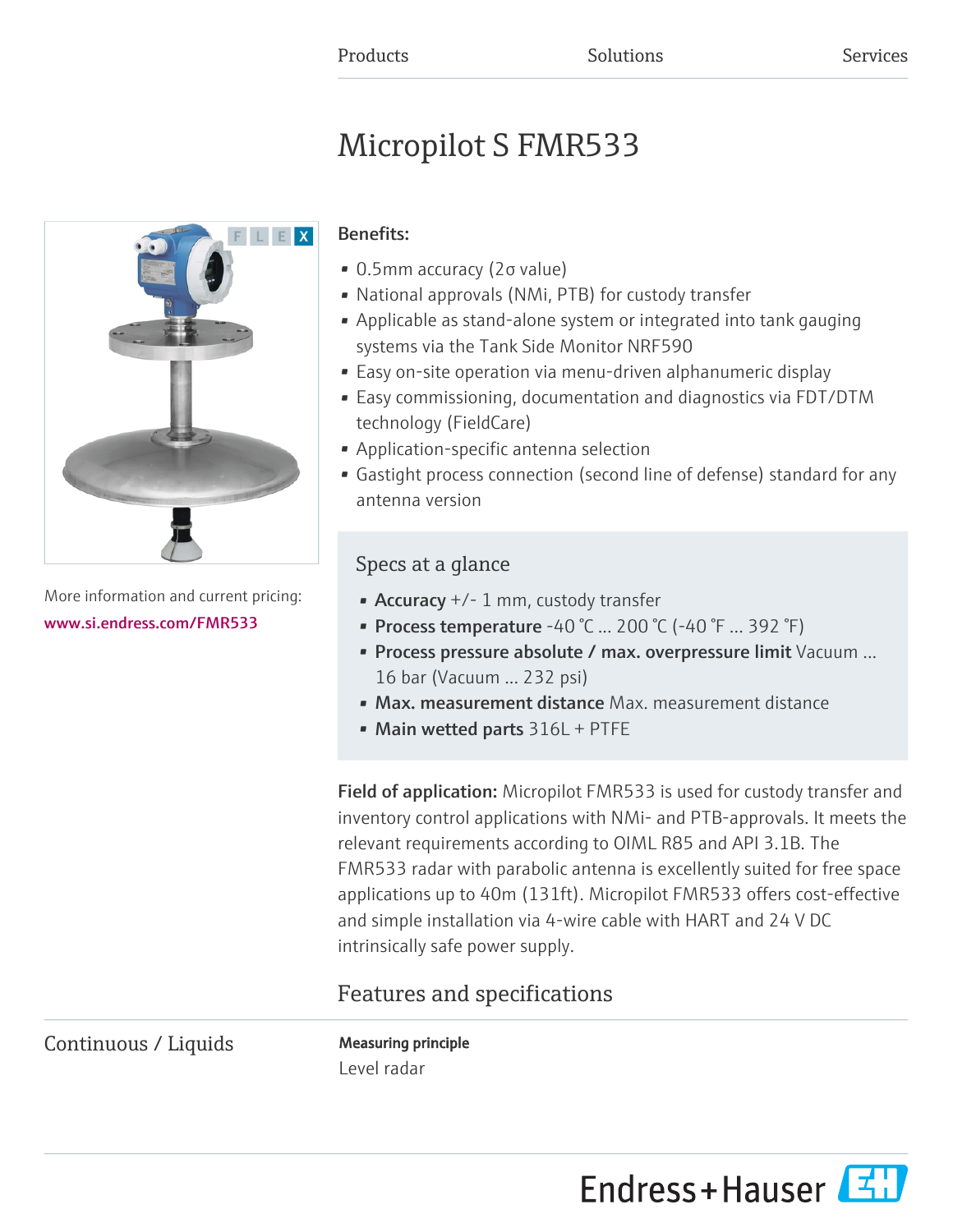### Continuous / Liquids Characteristic / Application

Characteristic / Application

#### Supply / Communication

4-wire (HART)

#### **Frequency**

C-band (~6 GHz)

#### **Accuracy**

+/- 1 mm, custody transfer

#### Ambient temperature

Standard: -40 °C ... 80 °C (-40 °F ... 176 °F) For calibration to regulatory standards:  $-25$  °C ... 60 °C (-13 °F ... 131 °F)

#### Process temperature

-40 °C ... 200 °C (-40 °F ... 392 °F)

#### Process pressure absolute / max. overpressure

limit Vacuum ... 16 bar (Vacuum ... 232 psi)

#### Main wetted parts

316L + PTFE

#### Process connection

DN150 ... DN250 / 6" ... 10"

#### Max. measurement distance

Max. measurement distance